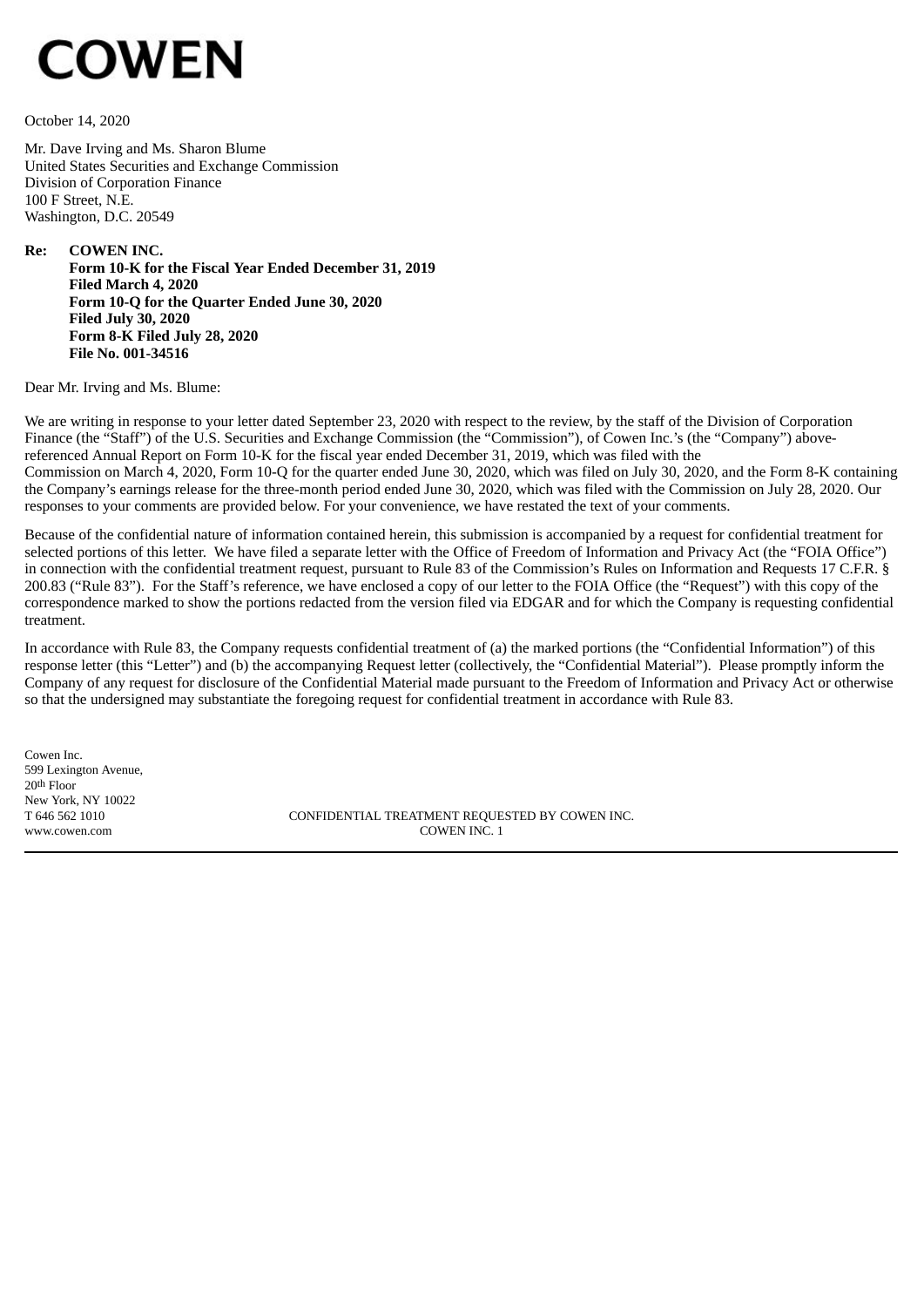In accordance with Rule 83, this Letter has also been clearly marked with the legend "CONFIDENTIAL TREATMENT REQUESTED BY COWEN INC." and each page is marked for the record with the identifying numbers and code "COWEN INC. 1" through "COWEN INC. 7."

## **Form 8-K Filed July 28, 2020 Exhibit 99.1 Non-GAAP Financial Measures, page 8**

1. We note your response to prior comment 2. We continue to evaluate your response and may have further comments.

#### *Response:*

The Company appreciates that the Staff is still evaluating the response to our prior comment 2 to the Staff's last comment letter. Please let us know if there are any points of clarification that the Company can assist with.

2. We note your response to prior comment 3. In future period filings where you provide the reconciliation from Net income attributable to Cowen Inc. Common Stockholders to Economic Income (Loss), please remove the adjustments pertaining to prior periods to conform to your current presentation. Refer to Question 100.02 of the Division's Non-GAAP Financial Measures Compliance & Disclosure Interpretations.

*Response:*

[\*\*\*]

## **Form 10-Q for the Quarter Ended June 30, 2020 Notes to Unaudited Condensed Consolidated Financial Statements Note 22 - Segment Reporting, page 59**

3. We note you reclassify certain amounts to and make certain adjustments to the amounts you disclose as revenue for each of your reportable segments. Please tell us how the amounts you disclosed as revenue for each reportable segment complies with ASC 280-10-50-22(a). Please also explain to us your basis for disclosing other amounts for each of your reportable segments that reflect adjustments and reclassifications, such as various expense amounts disclosed on page 60, citing the applicable authoritative guidance. Refer to ASC 280-10-50.

Cowen Inc. 599 Lexington Avenue, 20th Floor New York, NY 10022<br>T 646 562 1010

CONFIDENTIAL TREATMENT REQUESTED BY COWEN INC. www.cowen.com COWEN INC. 2

<sup>\*\*\* -</sup> Information omitted and provided under separate cover to the Staff pursuant to Rule 83.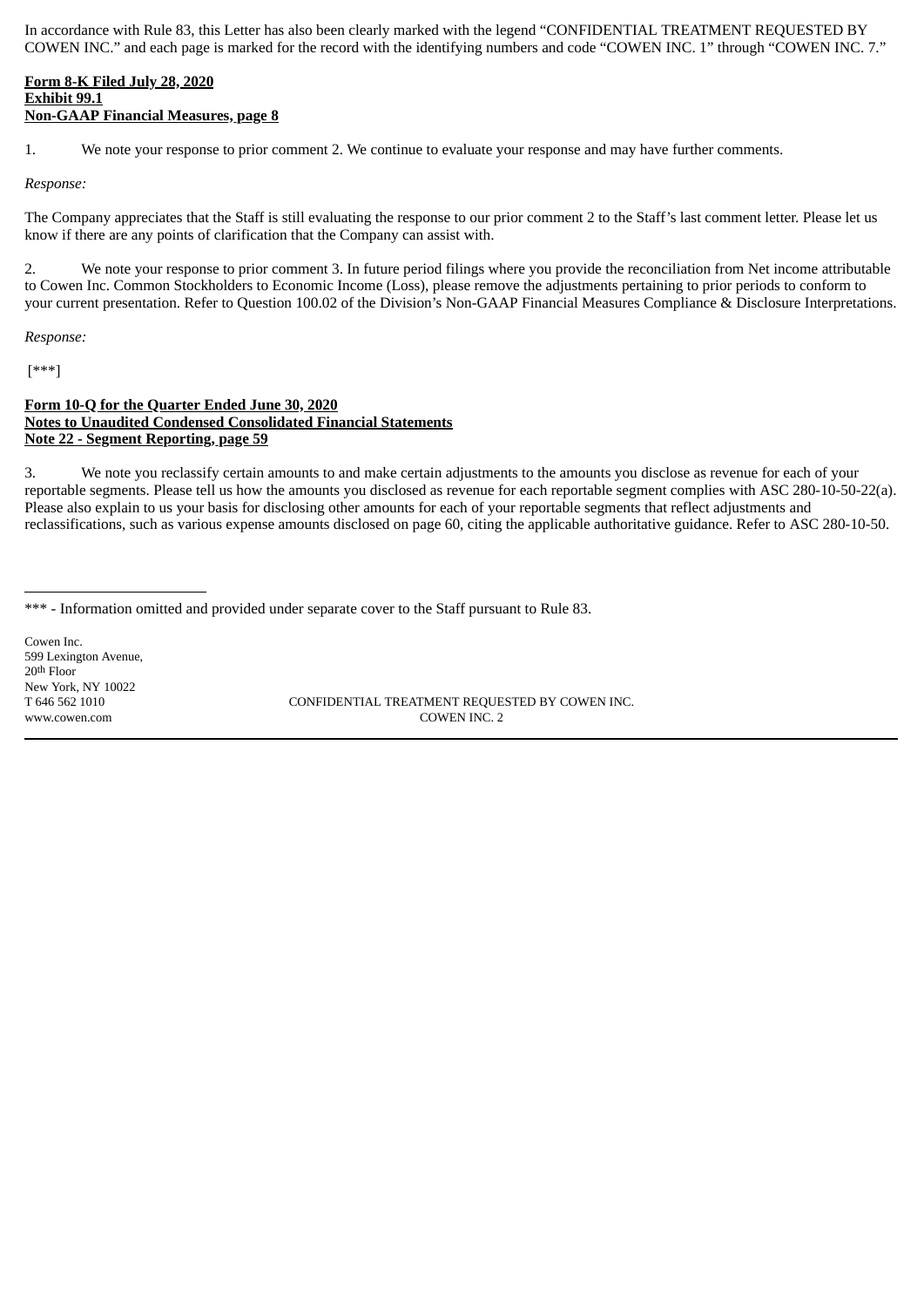*Response:*

The goal of the quantitative disclosures in *ASC 280-10-50* is, among others, to provide readers of the Company's financial statements information on profit or loss for each segment using the same measurement basis that the Company's Chief Operating Decision Maker (the "CODM") regularly reviews and to reconcile the segment information to required amounts in *ASC 280-10-50-30*. *ASC 280-10-50*, among others, breaks these requirements into three components, (i) information about profit or loss in *ASC 280-10-50-22 through 26*, (ii) measurement of the information provided in *ASC 280-10-50-27 through 29* and (iii) reconciliation requirements in *ASC 280-10-50-30*.

Specifically, *ASC 280-10-50-22* requires that the Company report a measure of profit or loss for each reportable segment as well as a requirement to disclose specified amounts described in *ASC 280-10-50-22(a) through (j)* if included in the segment measure of profit or loss reviewed or regularly provided to the CODM. *ASC 280-10-50-27* clarifies that the amount of each segment measure reported in accordance with *ASC 280-10-50-22* shall be the measure reported to the CODM for purposes of making decisions about allocating resources to the segment and assessing its performance. Further, *ASC 280-10-50-30* requires several reconciliations, including the reconciliation of the total of the reportable segment's measures of profit or loss to the Company's consolidated income (loss) before taxes and discontinued operations.

The table disclosed on page 60 under the "Performance measures" heading under Note 22 - Segment Reporting, is designed to meet the disclosure requirements described above.

The Company's main performance measure is Economic Income (Loss). As previously described to the Staff in the Company's response to the prior Comment 1 filed with the Commission on August 10, 2020, Economic Income (Loss), Economic Operating Income (Loss) and related per share amounts are the key financial performance indicators that are utilized by the Company's CODM and other members of management to assess the performance of the Company's consolidated operations and business segments, to make decisions about capital allocation, compensation and recruiting as well as to set corporate strategy and assess the overall effectiveness of senior management.

As disclosed on page 59 under the "Performance measures" heading under Note 22 - Segment Reporting, Economic Income (Loss) is, in general, a pre-tax measure that (i) includes management reclassifications which the Company believes provides additional insight on the performance of the Company's core businesses and divisions, (ii) eliminates the impact of consolidation for Consolidated Funds and excludes (iii) goodwill and intangible impairment (iv) certain other transaction-related adjustments and/or reorganization expenses and (v) certain costs associated with debt. Economic Operating Income (Loss) is a similar measure but before depreciation and amortization expenses.

Cowen Inc. 599 Lexington Avenue, 20th Floor New York, NY 10022<br>T 646 562 1010

CONFIDENTIAL TREATMENT REQUESTED BY COWEN INC. www.cowen.com **COWEN INC.** 3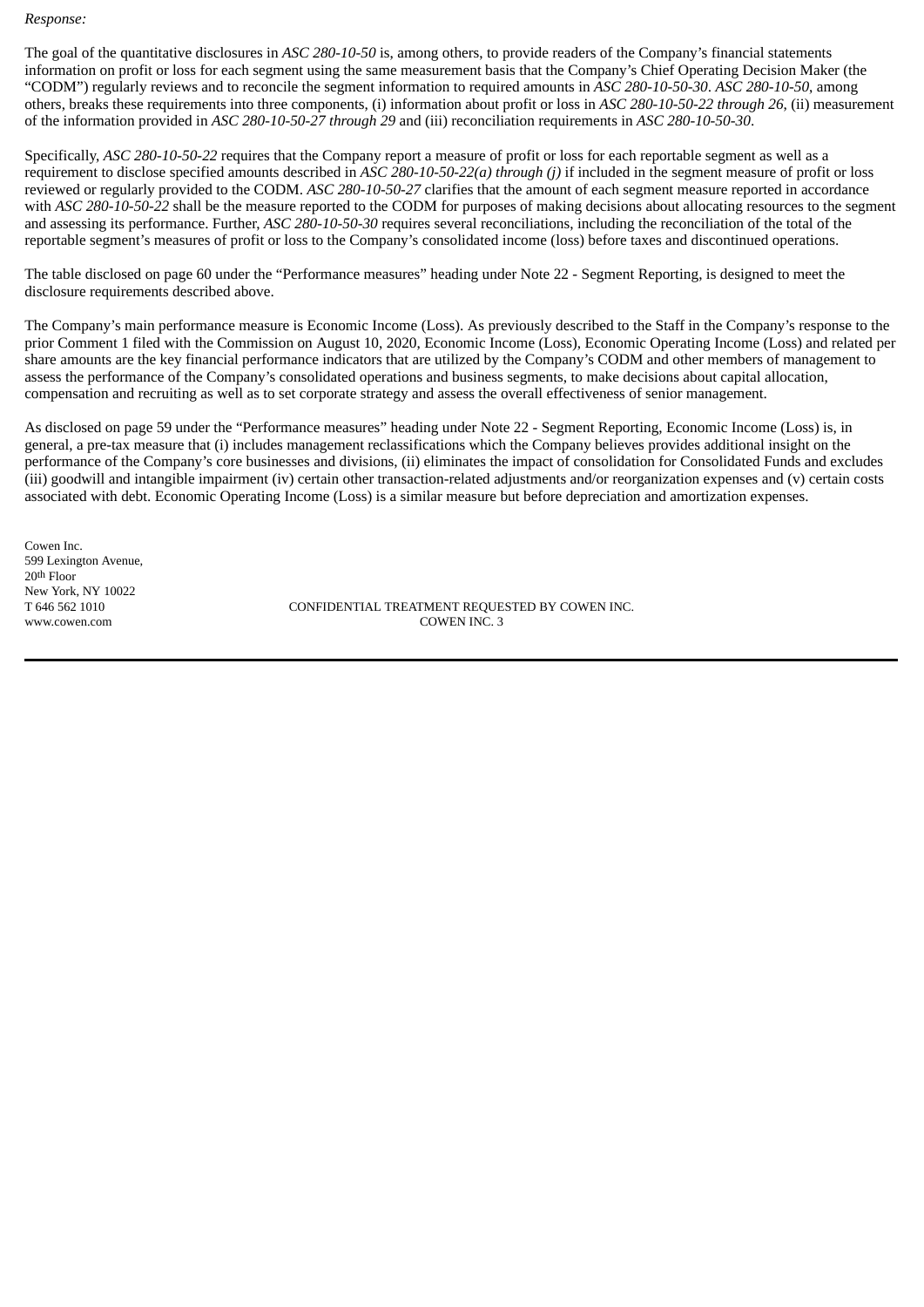The CODM receives and reviews Economic Income (Loss) information on a regular basis that depicts the profit and loss information for each of the Company's reportable segments, which is not presented to the CODM on a US GAAP basis. This information is depicted in the three Economic Income (Loss) columns disclosed in the table. The red squares below are meant to highlight what the CODM sees in the information regularly received and reviewed and is presented on page 60 under the "Performance measures" heading under Note 22 - Segment Reporting, in the three Economic Income (Loss) columns and associated line item descriptions as depicted below to meet the disclosure requirement in *ASC 280-10-50-22.*

|                                                                                                                 | Three Months Ended June 30, 2020 |                                        |                     |                                                           |                                                                                                |                        |                                           |                                                                                                |                                                                                                |  |  |  |
|-----------------------------------------------------------------------------------------------------------------|----------------------------------|----------------------------------------|---------------------|-----------------------------------------------------------|------------------------------------------------------------------------------------------------|------------------------|-------------------------------------------|------------------------------------------------------------------------------------------------|------------------------------------------------------------------------------------------------|--|--|--|
|                                                                                                                 | <b>US GAAP</b>                   |                                        |                     | <b>Reclassifications and Adjustments</b>                  |                                                                                                | <b>Economic Income</b> |                                           |                                                                                                |                                                                                                |  |  |  |
|                                                                                                                 | Net income<br>(loss)             | Management<br><b>Reclassifications</b> |                     | <b>Fund Consolidation</b><br><b>Reclassifications</b> (k) | <b>Income Statement</b><br><b>Adjustments</b>                                                  |                        | <b>Total</b><br>Economic<br>Income/(Loss) | <b>Operating</b><br>Company                                                                    | Asset<br>Company                                                                               |  |  |  |
|                                                                                                                 |                                  |                                        |                     |                                                           | (dollars in thousands)                                                                         |                        |                                           |                                                                                                |                                                                                                |  |  |  |
| <b>Revenues</b>                                                                                                 |                                  |                                        |                     |                                                           |                                                                                                |                        |                                           |                                                                                                |                                                                                                |  |  |  |
| Investment banking                                                                                              | 203,982<br>s                     | s                                      | $(13,552)$ a, b     | s                                                         | Ś<br>-                                                                                         | s                      | 190,430                                   | s<br>190,430                                                                                   | s                                                                                              |  |  |  |
| Brokerage                                                                                                       | 147,224                          | 19,843                                 | c, h                |                                                           | $\frac{1}{2}$                                                                                  |                        | 167,067                                   | 167,067                                                                                        | $\frac{1}{2}$                                                                                  |  |  |  |
| Management fees                                                                                                 | 11,653                           |                                        | $2,114$ d. e        | 635                                                       | $\overline{\phantom{a}}$                                                                       |                        | 14,402                                    | 14,234                                                                                         | 168                                                                                            |  |  |  |
| Incentive income (loss)                                                                                         | $\overline{\phantom{a}}$         | 46,375                                 | $\bullet$           |                                                           | -                                                                                              |                        | 46,375                                    | 45,392                                                                                         | 983                                                                                            |  |  |  |
| Investment income (loss)                                                                                        |                                  | 140,486                                | $\mathbf{f}$        |                                                           | -                                                                                              |                        | 140,486                                   | 142,379                                                                                        | (1,893)                                                                                        |  |  |  |
| Interest and dividends                                                                                          | 47,918                           |                                        | $(47,918)$ c        |                                                           |                                                                                                |                        | -                                         | -                                                                                              |                                                                                                |  |  |  |
| Reimbursement from affiliates                                                                                   | 247                              |                                        | $(272)$ b           | 25                                                        | $\sim$                                                                                         |                        | -                                         | min.                                                                                           |                                                                                                |  |  |  |
| Reinsurance premiums                                                                                            | 5,967                            |                                        | $(5.967)$ g         | $\frac{1}{2}$                                             |                                                                                                |                        | $\qquad \qquad$                           |                                                                                                |                                                                                                |  |  |  |
| Other revenue                                                                                                   | 1,490                            |                                        | $(1,532)$ g         | (18)                                                      | $\overline{\phantom{a}}$                                                                       |                        | (60)                                      | (62)                                                                                           | 2                                                                                              |  |  |  |
| <b>Consolidated Funds revenues</b>                                                                              | 359                              |                                        |                     | (359)                                                     |                                                                                                |                        |                                           |                                                                                                |                                                                                                |  |  |  |
| <b>Total revenues</b>                                                                                           | 418,840                          | 139,577                                |                     | 283                                                       | $\sim$                                                                                         |                        | 558,700                                   | 559,440                                                                                        | (740)                                                                                          |  |  |  |
| Interest expense (Economic Income/(Loss)) /<br>Interest and dividend expense (US GAAP)                          | 49,304                           |                                        | $(40, 602)$ c       |                                                           | $(1,131)$ 1                                                                                    |                        | 7,571                                     | 6,102                                                                                          | 1,469                                                                                          |  |  |  |
| <b>Total net revenues</b>                                                                                       | 369,536                          | 180,179                                |                     | 283                                                       | 1,131                                                                                          |                        | 551,129                                   | 553,338                                                                                        | (2.209)                                                                                        |  |  |  |
| <b>Expenses</b>                                                                                                 |                                  |                                        |                     |                                                           |                                                                                                |                        |                                           |                                                                                                |                                                                                                |  |  |  |
| <b>Compensation &amp; Benefits</b>                                                                              | 305,282                          |                                        | $(200)$ i           |                                                           | ÷                                                                                              |                        | 305,082                                   | 304,644                                                                                        | 438                                                                                            |  |  |  |
| Fixed non-compensation expense                                                                                  | $\qquad \qquad$                  |                                        | 37,475 e.           |                                                           | $(2,615)$ m                                                                                    |                        | 34,860                                    | 34,755                                                                                         | 105                                                                                            |  |  |  |
| Variable non-compensation expense                                                                               | $\sim$                           | 40,822                                 |                     |                                                           | $\overline{\phantom{a}}$                                                                       |                        | 40,822                                    | 40,817                                                                                         | 5                                                                                              |  |  |  |
|                                                                                                                 |                                  |                                        | a, b, d,            |                                                           |                                                                                                |                        |                                           |                                                                                                |                                                                                                |  |  |  |
| Other non-compensation US GAAP expense                                                                          | 98,461                           |                                        | $(98, 461)$ g.i     |                                                           | -                                                                                              |                        |                                           | -                                                                                              |                                                                                                |  |  |  |
| Depreciation & Amortization                                                                                     | 6,200                            |                                        | 8                   |                                                           | $(545)$ p                                                                                      |                        | 5,663                                     | 5,657                                                                                          | 6                                                                                              |  |  |  |
| Non-Controlling Interest                                                                                        |                                  | 1,739                                  |                     |                                                           | $\overline{\phantom{a}}$                                                                       |                        | 1,739                                     | 1,739                                                                                          |                                                                                                |  |  |  |
| <b>Consolidated Funds expenses</b>                                                                              | 1,585                            |                                        | $\sim$              | (1,585)                                                   | $\sim$                                                                                         |                        | $\frac{1}{2}$                             |                                                                                                |                                                                                                |  |  |  |
| <b>Total expenses</b>                                                                                           | 411,528                          | (18, 617)                              |                     | (1,585)                                                   | (3,160)                                                                                        |                        | 388,166                                   | 387,612                                                                                        | 554                                                                                            |  |  |  |
| Other income (loss)                                                                                             | 233,872                          |                                        | $(201,994)$ e, f, h | (31, 878)                                                 |                                                                                                |                        | $\overline{\phantom{a}}$                  | $\frac{1}{2} \left( \frac{1}{2} \right) \left( \frac{1}{2} \right) \left( \frac{1}{2} \right)$ | $\frac{1}{2} \left( \frac{1}{2} \right) \left( \frac{1}{2} \right) \left( \frac{1}{2} \right)$ |  |  |  |
| Income taxes expense / (benefit)                                                                                | 44,932                           |                                        | (95)                |                                                           | $(44.837)$ n                                                                                   |                        |                                           |                                                                                                |                                                                                                |  |  |  |
| Income (loss) attributable to non-controlling<br>interests in consolidated subsidiaries and<br>investment funds | 33,113                           | (3,103)                                |                     | (30.010)                                                  | $\frac{1}{2} \left( \frac{1}{2} \right) \left( \frac{1}{2} \right) \left( \frac{1}{2} \right)$ |                        |                                           |                                                                                                |                                                                                                |  |  |  |
| Income (loss) attributable to Cowen Inc.                                                                        | 113,835                          |                                        |                     |                                                           | 49,128                                                                                         |                        | 162,963                                   | 165,726                                                                                        | (2,763)                                                                                        |  |  |  |
| Less: Preferred stock dividends                                                                                 | 1,698                            |                                        |                     |                                                           | $\overline{\phantom{a}}$                                                                       |                        | 1,698                                     | 1,387                                                                                          | 311                                                                                            |  |  |  |
| Economic Income (Loss) Income (loss)<br>attributable to Cowen Inc. common<br><b>stockholders</b>                | 112,137<br>s                     |                                        |                     |                                                           | 49,128                                                                                         |                        | 161,265                                   | 164.339                                                                                        | (3.074)                                                                                        |  |  |  |
| Add back: Depreciation and amortization expense                                                                 |                                  |                                        |                     |                                                           |                                                                                                |                        | 5,663                                     | 5,657                                                                                          | 6                                                                                              |  |  |  |
| <b>Economic Operating Income (Loss)</b>                                                                         |                                  |                                        |                     |                                                           |                                                                                                |                        | 166,928                                   | 169,996                                                                                        | (3,068)                                                                                        |  |  |  |
|                                                                                                                 |                                  |                                        |                     |                                                           |                                                                                                |                        |                                           |                                                                                                |                                                                                                |  |  |  |

The Company notes that the Staff is interested in how the amounts the Company discloses as revenue for each reportable segment complies with *ASC 280-10-50-22(a)*, which requires the disclosure of revenues from external customers*.* Revenues from external customers required under *ASC 280-10-50-22(a)* are Total Revenues on a US GAAP basis less interest revenue and revenues from transactions with other operating segments of the public entity.

While the Company does not explicitly report a measure entitled revenues from external customers for each reportable segment, the Company believes that information provided to reconcile the segment profit and loss includes this information. The Company does not have revenues from transactions between the Company's reportable segments, which *ASC 280-10-50-22(b)* indicates is excluded from revenue from external customers. Additionally, *ASC 280-10-50-22(c)* indicates that revenues from external customers excludes interest revenue. To meet the disclosure requirement in *ASC 280-10-50-22(a)* and distinguish from the requirement in *ASC 280-10-50-22(c)*, the Company provides interest revenue information with the reconciliation of segment profit and loss to discern the revenue from external customers. The Company's Operating Company segment comprises the vast majority of the Company's Total Revenues and due to materiality, the Company believes that the readers of the financial statements can discern that interest revenue should be materially attributed to the Operating Company segment.

Cowen Inc. 599 Lexington Avenue, 20th Floor New York, NY 10022

T 646 562 1010 CONFIDENTIAL TREATMENT REQUESTED BY COWEN INC. www.cowen.com **COWEN INC. 4**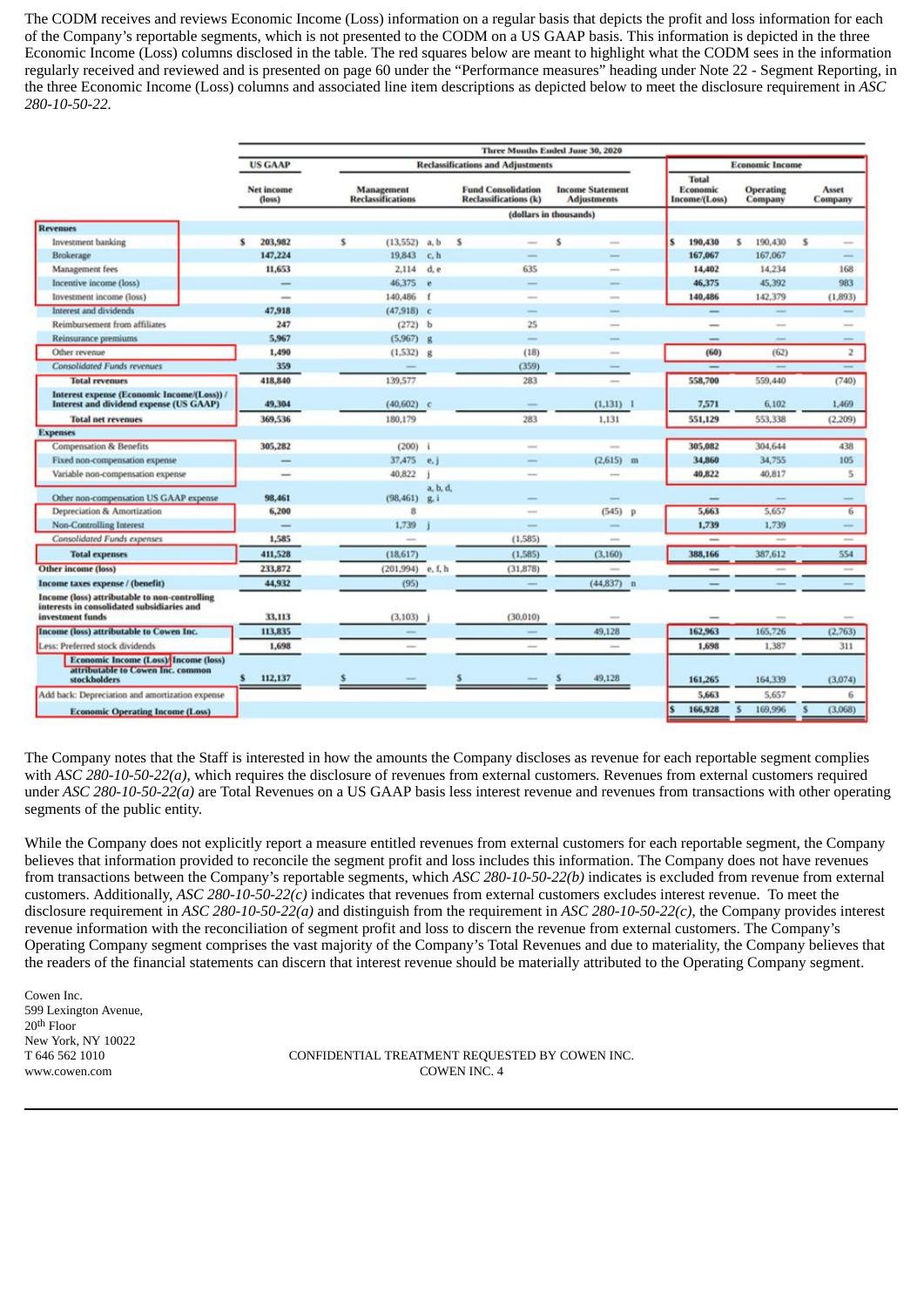The Company additionally notes that the Staff would like to understand the basis for disclosing other amounts for each of our reportable segments that reflect adjustments and reclassifications, such as various expense amounts disclosed on page 60 under the "Performance measures" heading under Note 22 - Segment Reporting. As the Company noted above, the table is meant to cover all quantitative disclosure requirements in *ASC 280-10-50*. Additionally, as described and depicted above, the Economic Income (Loss) columns on the right side of the table are meant to comply with *ASC 280-10-50-22* and *ASC 280-10-50-27.* We disclosed the adjustments and reclassifications reported in the table, such as various expense amounts, to meet the reconciliation requirements in *ASC 280-10-50-30*. The Company notes that the inclusion of these amounts in revenue is not meant to depict US GAAP revenue. However, the adjustments are in line with the performance measure that the CODM utilizes to review segment profit and loss and is reported as the per segment measure of profit and loss in accordance with *ASC 280-10- 50-27*.

4. You disclose on page 59 that the performance measure for your segments is "Economic Income (Loss)." You appear to disclose measures of profit or loss for each reportable segment in addition to "Economic Income (Loss)," including amounts in the "Income (Loss) attributable to Cowen Inc.," line item, as well as "Economic Operating Income (Loss)." If your chief operating decision maker uses more than one measure in assessing segment performance and deciding how to allocate resources, the reported measure shall be the measure that management believes is determined in accordance with the measurement principles most consistent with those used in measuring the corresponding amounts in your consolidated financial statements. Please tell us how your disclosure complies with ASC 280-10-50-22 and 28.

#### *Response:*

Please refer to the Company's response to Comment 3 for a discussion of how the Company's disclosure complies with *ASC 280-10-50-22*. The Company notes that *ASC 280-10-50-28* does require that when a the CODM uses more than one measure in assessing performance, the Company must use the measure most consistent US GAAP. As such, the Company will no longer present Economic Operating Income (Loss) in its segment disclosures in future filings. However, Income (Loss) attributable to Cowen Inc. is not a metric utilized or provided to the CODM, but a discrete line item on the Company's Condensed Consolidated Statement of Operations and is included as part of the reconciliation described in Comment 3.

5. Please tell us how your disclosure complies with the requirement to reconcile from the total of your reportable segments' measures of profit or loss to consolidated income before income taxes and discontinued operations. Refer to ASC 280-10-50-30(b).

Cowen Inc. 599 Lexington Avenue, 20th Floor New York, NY 10022

T 646 562 1010 CONFIDENTIAL TREATMENT REQUESTED BY COWEN INC. www.cowen.com COWEN INC. 5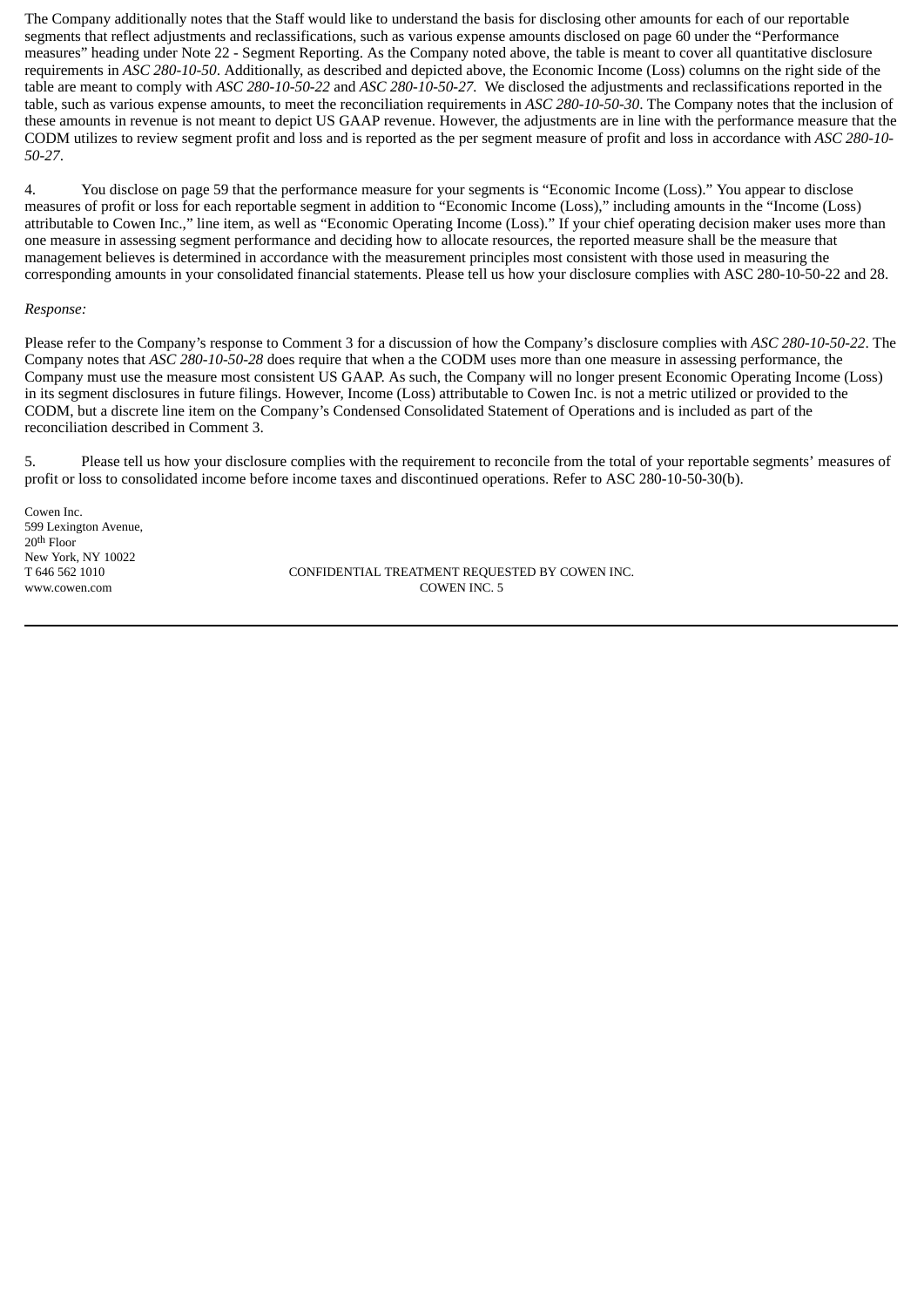### *Response:*

The Company will provide a reconciliation for profit or loss to consolidated income before income taxes and discontinued operations in future filings. Please see below for a representation of the reconciliation for the three months ended June 30, 2020.

|                                      |   |                                          |   |                 |                                                                 | <b>Three Months Ended June 30, 2020</b> |                                                  |                        |                        |                                              |                             |         |                  |            |
|--------------------------------------|---|------------------------------------------|---|-----------------|-----------------------------------------------------------------|-----------------------------------------|--------------------------------------------------|------------------------|------------------------|----------------------------------------------|-----------------------------|---------|------------------|------------|
| <b>US GAAP</b>                       |   | <b>Reclassifications and Adjustments</b> |   |                 |                                                                 |                                         |                                                  | <b>Economic Income</b> |                        |                                              |                             |         |                  |            |
| Net income<br>$class$                |   | Management<br><b>Reclassifications</b>   |   |                 | Fund<br><b>Consolidation</b><br><b>Reclassifications</b><br>(k) |                                         | Income<br><b>Statement</b><br><b>Adjustments</b> |                        |                        |                                              | <b>Operating</b><br>Company |         | Asset<br>Company |            |
| <b>Revenues</b>                      |   |                                          |   |                 |                                                                 |                                         |                                                  |                        | (dollars in thousands) | <b>Economic Proceeds</b>                     |                             |         |                  |            |
|                                      |   | 203,982                                  | s |                 |                                                                 |                                         |                                                  | Ŝ                      |                        |                                              |                             |         |                  |            |
| Investment banking                   | s | 147,224                                  |   | $(13,552)$ a, b |                                                                 | s                                       |                                                  |                        |                        | <b>Investment</b> banking                    | s                           | 190,430 | -S               |            |
| Brokerage                            |   |                                          |   | 19,843 c, h     |                                                                 |                                         | 635                                              |                        |                        | Brokerage                                    |                             | 167,067 |                  | 168        |
| Management fees                      |   | 11,653                                   |   | $2,114$ d. e    |                                                                 |                                         |                                                  |                        |                        | Management fees                              |                             | 14,234  |                  |            |
| Incentive income (loss)              |   |                                          |   | 46,375 e        |                                                                 |                                         |                                                  |                        |                        | Incentive income (loss)                      |                             | 45,392  |                  | 983        |
|                                      |   | $\overline{\phantom{a}}$                 |   | 140,486 f       |                                                                 |                                         | m.                                               |                        | -                      | Investment income<br>$(\text{loss})$         |                             | 142,379 |                  | (1,893)    |
| Interest and dividends               |   | 47.918                                   |   | $(47.918)$ c    |                                                                 |                                         |                                                  |                        |                        |                                              |                             |         |                  |            |
| Reimbursement from affiliates        |   | 247                                      |   | (272) b         |                                                                 |                                         | 25                                               |                        | $-$                    |                                              |                             | -       |                  |            |
| Reinsurance premiums                 |   | 5.967                                    |   | $(5.967)$ g     |                                                                 |                                         |                                                  |                        |                        |                                              |                             |         |                  |            |
| Other revenues                       |   | 1.490                                    |   | $(1, 532)$ g    |                                                                 |                                         | (18)                                             |                        |                        | Other revenues                               |                             | (62)    |                  | $\ddot{2}$ |
| <b>Consolidated Funds revenues</b>   |   | 359                                      |   |                 |                                                                 |                                         | (359)                                            |                        |                        |                                              |                             |         |                  |            |
| <b>Total revenues</b>                |   | 418,840                                  |   | 139,577         |                                                                 |                                         | 283                                              |                        |                        | <b>Total Economic</b><br>proceeds            |                             | 559,440 |                  | (740)      |
| Interest and dividend expense        |   | 49.304                                   |   | $(40,602)$ c    |                                                                 |                                         |                                                  |                        | $(1,131)$ 1            | Interest expense                             |                             | 6,102   |                  | 1,469      |
| <b>Total net revenues</b>            |   | 369,536                                  |   | 180,179         |                                                                 |                                         | 283                                              |                        | 1,131                  | <b>Total Economic</b><br>net proceeds        |                             | 553,338 |                  | (2, 209)   |
| <b>Expenses</b>                      |   |                                          |   |                 |                                                                 |                                         |                                                  |                        |                        | <b>Economic Costs</b>                        |                             |         |                  |            |
| Compensation & Benefits              |   | 305,282                                  |   | (200) i         |                                                                 |                                         |                                                  |                        |                        | Compensation &<br><b>Benefits</b>            |                             | 304,644 |                  | 438        |
|                                      |   |                                          |   | 37,475 e.j      |                                                                 |                                         |                                                  |                        | $(2,615)$ m            | Fixed non-compensation<br>expense            |                             | 34,755  |                  | 105        |
|                                      |   |                                          |   | 40,822 j        |                                                                 |                                         |                                                  |                        |                        | Variable non-<br>compensation expense        |                             | 40,817  |                  | 5          |
| Other non-compensation<br>expenses   |   | 98,461                                   |   | (98, 461) i     | a, b,<br>d, g,                                                  |                                         |                                                  |                        |                        |                                              |                             |         |                  |            |
| Depreciation & Amortization          |   | 6,200                                    |   | 8               |                                                                 |                                         |                                                  |                        | $(545)$ p              | Depreciation &<br>Amortization               |                             | 5,657   |                  | 6          |
|                                      |   |                                          |   | $1,739$ i       |                                                                 |                                         |                                                  |                        |                        | Economic Non-<br><b>Controlling Interest</b> |                             | 1.739   |                  |            |
| <b>Consolidated Funds expenses</b>   |   | 1,585                                    |   |                 |                                                                 |                                         | (1,585)                                          |                        |                        |                                              |                             |         |                  |            |
| <b>Total expenses</b>                |   | 411.528                                  |   | (18,617)        |                                                                 |                                         | (1, 585)                                         |                        | (3,160)                | <b>Total Economic</b><br>costs               |                             | 387,612 |                  | 554        |
| <b>Other income (loss)</b>           |   | 233,872                                  |   | $(201.994)$ h   | e, f.                                                           |                                         | (31, 878)                                        |                        |                        |                                              |                             |         |                  |            |
|                                      |   |                                          |   |                 |                                                                 |                                         |                                                  |                        | 1,698                  | Preferred stock<br>dividends                 |                             | 1,387   |                  | 311        |
| Income (loss) before income<br>taxes |   | 191,880                                  |   | (3.198)         |                                                                 |                                         | (30.010)                                         |                        | 2.593                  | <b>Economic income (loss)</b>                |                             | 164,339 |                  | (3,074)    |

Cowen Inc. 599 Lexington Avenue, 20<sup>th</sup> Floor New York, NY 10022<br>T 646 562 1010 www.cowen.com

CONFIDENTIAL TREATMENT REQUESTED BY COWEN INC.  $6$